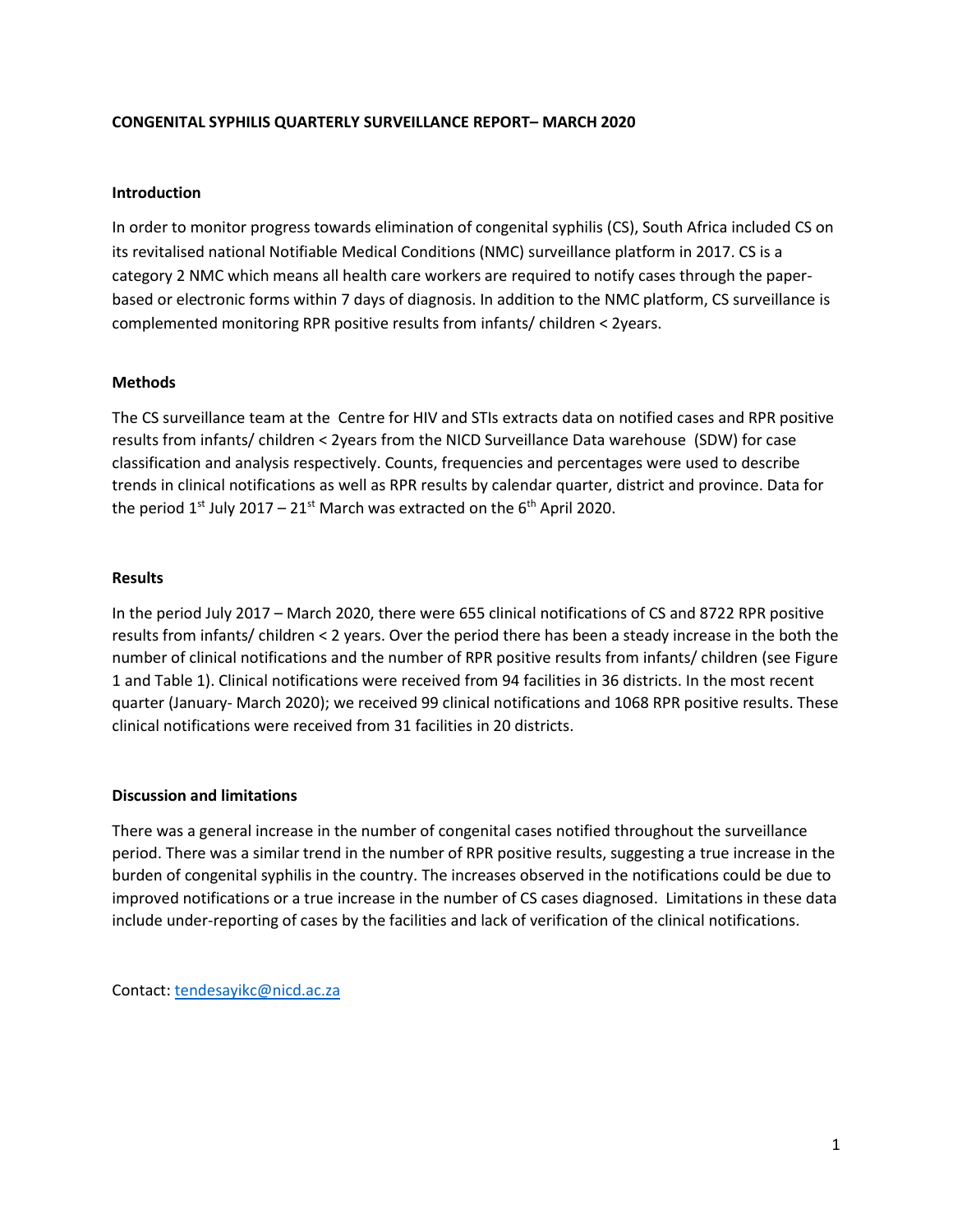

#### **Figure 1: Trends in CS clinical notifications and RPR positive specimens by quarter July 2017 – March 2020**

- Blue line- Number of clinical notifications received through the NMC platform by calendar quarter. NICD started coordinating the NMC programme and receiving clinical notifications mid-2017.
- Orange bars Number of RPR positive results from infants/ children who are confirmed to be < 24 months at specimen collection by calendar quarter collected from the laboratory (via NICD Surveillance Data Warehouse ). The dotted orange line is the trend line assuming a linear relation between positive RPRs and calendar quarters. These represent infants being screened for syphilis either because they were exposed (maternal history of RPR+) or syphilis is suspected clinically.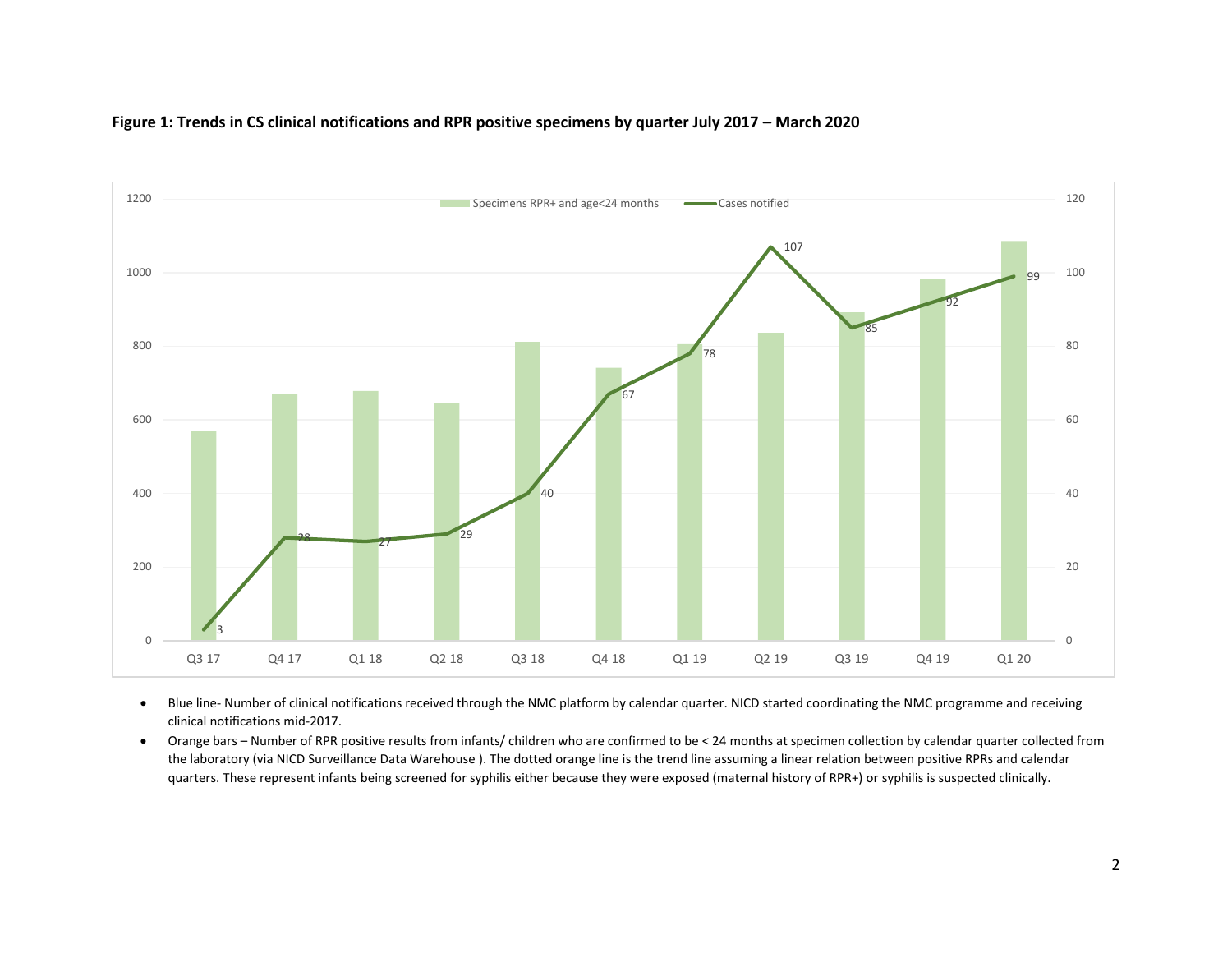| <b>District</b>       | <b>Province</b> | Q3 17               | Q4 17                   | Q1 18          | Q2 18                   | Q3 18          | Q4 18          | Q1 19                   | Q2 19          | Q3 19          | Q4 19          | Q1 20          | <b>Total</b>   |
|-----------------------|-----------------|---------------------|-------------------------|----------------|-------------------------|----------------|----------------|-------------------------|----------------|----------------|----------------|----------------|----------------|
| Alfred Nzo            | EC              |                     |                         |                |                         |                |                |                         | $\overline{2}$ |                |                |                | $\overline{2}$ |
| Nelson Mandela Bay    | EC              |                     |                         |                |                         |                |                |                         | $\mathbf{1}$   | $\overline{2}$ |                |                | $\overline{3}$ |
| <b>Buffalo City</b>   | EC              |                     |                         |                | $\mathbf 1$             |                | $1\,$          |                         | $\overline{2}$ |                |                |                | $\overline{4}$ |
| OR Tambo              | EC              |                     |                         |                |                         |                |                | $\mathbf{1}$            | $\overline{2}$ | $\mathbf{1}$   |                |                | $\overline{4}$ |
| Sarah Baartman        | EC              |                     | 3                       | $\overline{2}$ | $\mathbf{1}$            |                |                | $\mathbf{1}$            |                |                |                | $\mathbf{1}$   | 8              |
| Amathole              | EC              |                     |                         |                |                         |                |                |                         |                | $\mathbf{1}$   |                |                | $\mathbf{1}$   |
| Xhariep               | <b>FS</b>       |                     |                         |                |                         | $\mathbf{1}$   |                |                         |                |                |                |                | $\mathbf{1}$   |
| Thabo Mutsanyane      | <b>FS</b>       |                     |                         |                |                         | $\mathbf{1}$   | $1\,$          |                         |                |                |                |                | $2^{\circ}$    |
| <b>Fezile Dabi</b>    | <b>FS</b>       |                     |                         |                |                         |                |                |                         |                | $\overline{3}$ |                | $\mathbf{1}$   | $\overline{4}$ |
| Mangaung              | <b>FS</b>       |                     | $\mathbf{1}$            | $\mathbf{1}$   | $\overline{4}$          | $\overline{2}$ | $\mathbf 1$    | $\overline{2}$          | $\mathbf{1}$   | $\mathbf 0$    | $\mathbf 0$    |                | 12             |
| <b>West Rand</b>      | GP              |                     |                         |                |                         |                |                | $\overline{2}$          |                |                |                |                | $\overline{2}$ |
| City of Tshwane Metro | GP              | $\mathsf{O}\xspace$ | $\mathbf 0$             | 0              | $\mathbf{1}$            | 5              | $\overline{2}$ | $\overline{7}$          | 10             | $\overline{7}$ | 6              | $\overline{4}$ | 42             |
| City of Johannesburg  | GP              | $\overline{2}$      | $\overline{2}$          | $\overline{4}$ | $\overline{3}$          | $\overline{2}$ | $\mathbf 0$    | 14                      | 10             | 6              | 10             | 10             | 63             |
| Ekurhuleni            | GP              | $\mathbf 1$         |                         | $\overline{2}$ | $\overline{2}$          | 8              | 16             | $\overline{7}$          | 13             | 8              | 11             | 9              | 77             |
| <b>West Rand</b>      | GP              |                     |                         |                |                         |                |                | $\overline{2}$          |                |                |                |                | $\overline{2}$ |
| uMgungundlovu         | <b>KZN</b>      |                     | $\overline{\mathbf{3}}$ | $\mathbf 0$    | $\mathbf 1$             | $\overline{3}$ | 10             | 15                      | 22             | 21             | 11             | $\overline{7}$ | 93             |
| <b>Harry Gwala</b>    | <b>KZN</b>      |                     |                         |                |                         | $\mathbf 1$    |                |                         |                |                |                |                | $\mathbf{1}$   |
| Ugu                   | <b>KZN</b>      |                     | $\mathbf{1}$            |                |                         | $1\,$          | $\overline{2}$ |                         |                |                |                | $\overline{3}$ | $\overline{7}$ |
| uMhkanyakude          | <b>KZN</b>      |                     |                         |                |                         | $\mathbf 1$    |                |                         | $\overline{2}$ | $\pmb{0}$      | $\mathbf{1}$   |                | $\overline{4}$ |
| Umzinyathi            | <b>KZN</b>      |                     |                         |                |                         | 5              |                |                         | $\mathbf 1$    |                |                |                | $6\phantom{a}$ |
| uThukela              | <b>KZN</b>      |                     | $\mathbf{1}$            |                | $\mathbf{1}$            |                |                |                         | $\overline{2}$ | $\overline{4}$ | $\overline{3}$ | $\overline{2}$ | 13             |
| Zululand              | <b>KZN</b>      |                     |                         |                | $\overline{\mathbf{3}}$ |                |                | $\overline{\mathbf{3}}$ | $\pmb{0}$      | 5              | $\overline{7}$ | $\mathbf{1}$   | 19             |
| iLembe                | <b>KZN</b>      |                     |                         |                |                         |                | $\mathbf{1}$   | $\mathbf{1}$            | 9              | $\overline{4}$ | 8              | 16             | 39             |
| King Cetshwayo        | <b>KZN</b>      |                     | 3                       | 11             | $1\,$                   | $\mathbf 1$    |                | $\mathbf{1}$            | $\mathbf{1}$   | $\overline{2}$ | $\overline{3}$ | $\overline{7}$ | 30             |
| Amajuba               | <b>KZN</b>      |                     | $\mathbf{1}$            |                |                         |                | 8              | $\overline{3}$          | $\overline{7}$ | 5              | 11             | 9              | 44             |
| eThekwini             | <b>KZN</b>      |                     | $\mathbf{1}$            |                | $\,8\,$                 | $\overline{7}$ | 12             | 9                       | 8              | $\mathsf g$    | $\overline{7}$ | 5              | 66             |
| Capricorn             | <b>LP</b>       |                     |                         |                |                         | $\overline{2}$ |                |                         | $\mathbf{1}$   |                |                |                | $\mathbf{3}$   |
| Waterberg             | <b>LP</b>       |                     |                         |                |                         |                | $\mathbf{1}$   | $\overline{2}$          | $\overline{4}$ |                |                | $\mathbf{1}$   | 8              |

# **Table 1: CS clinical notifications by calendar quarter, district and province July 2017- March 2020**